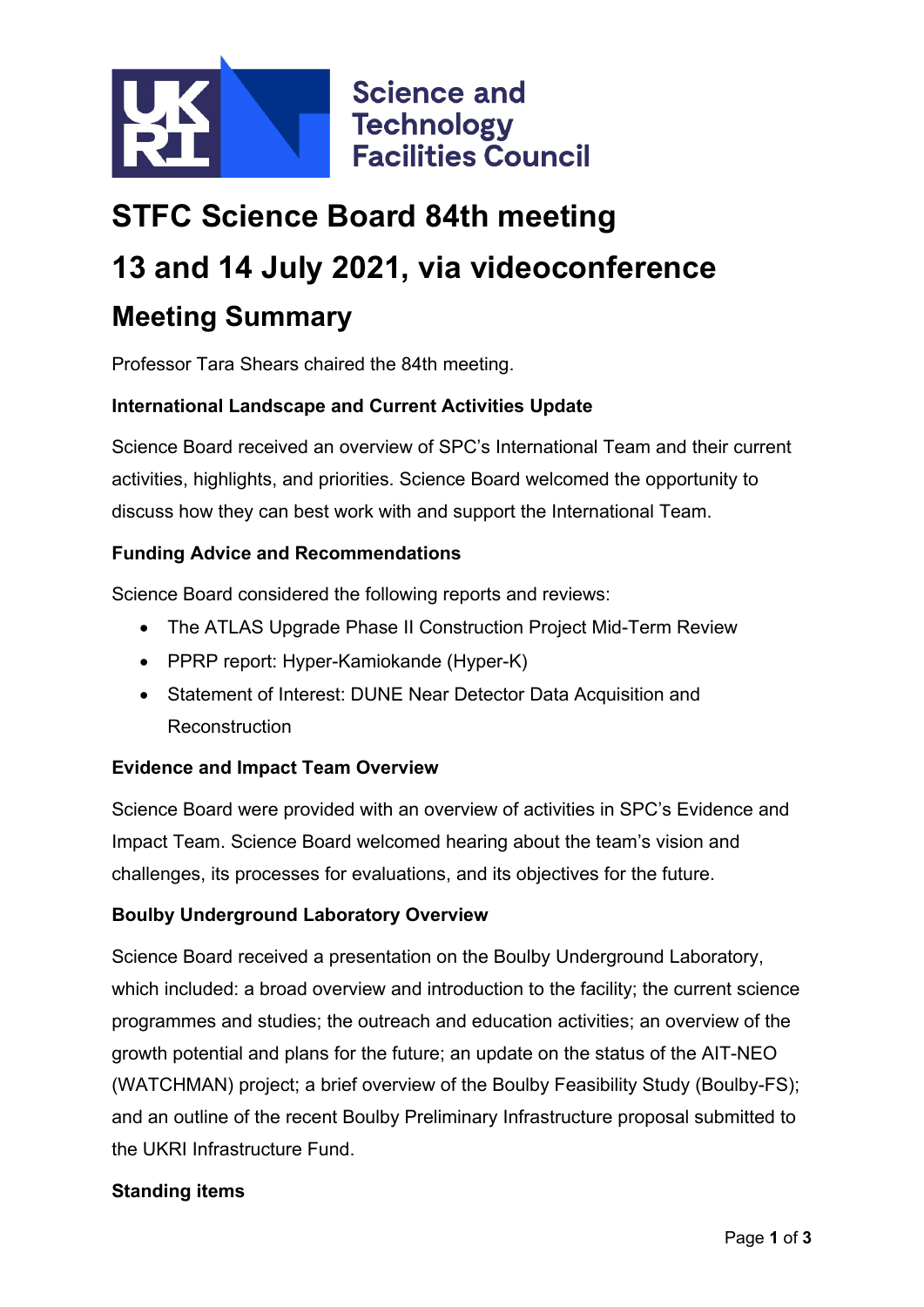The minutes and actions from the April 2021 meeting were reviewed and the Chair and Deputy Chair provided the Board with an update on matters arising from the Council meeting. Science Board heard about the following recent community meetings: the Particle Astrophysics Town Hall meeting and the ISIS Neutron and Muon Source facility meeting, which included updates from the Facility Directors of ISIS, ILL and ESS.

Science Board received an update and additional commentary on the STFC update report from Professor Mark Thomson, Executive Chair of STFC, which included an update on the Spending Review and an overview of the successful STFC projects which received funding from the [UKRI Infrastructure Fund](https://www.ukri.org/news/infrastructure-investments-to-boost-uk-research-and-innovation/) for 2020.

Information papers included: an update report from the Technology and Accelerator Advisory Board (TAAB), which included an update from the Particle Physics Technology Advisory Panel (PPTAP); the final version of the Detectors Strategy; and an SKA Construction Grant Review update, which were noted by Science Board.

# **Date of Next Meeting**

The next Science Board meeting will be held on 12 and 13 October (85th meeting) 2021 by videoconference.

A list of acronyms for this summary can be found in [Annex 1.](#page-2-0)